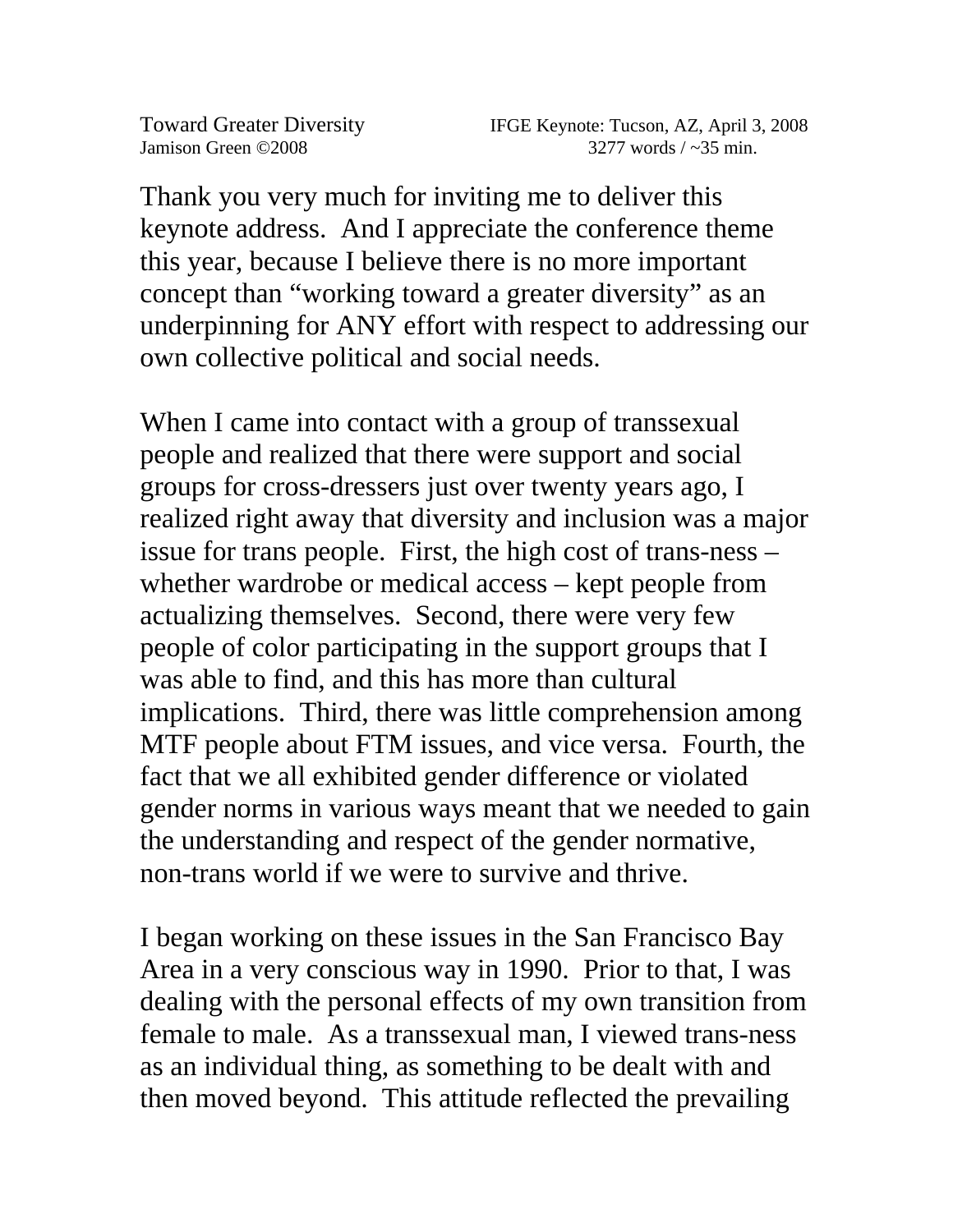ethos of the time: psychologists advised us that it would be best if we transsexual people worked very hard to blend in, and never let anyone know we were transsexual. Don't associate with other transsexual people because non-trans people might figure out that you are one of them. And cross-dressers were a completely separate species: even though there was considerable overlap between the behaviors of cross-dressing and transsexual people, the boundaries were drawn with very bright lines. Virginia Prince herself said that while cross-dressing was part of full personality expression, transsexual people obviously had a mental illness because they wanted to amputate their genitals. I know Virginia has modified her position considerably since then, but that was the world that I entered in the early 1990s. And female-bodied crossdressing people simply did not exist! How was I supposed to make sense of my own experience, my own trans-ness, when I could not find it reflected in any literature or community, in any theory or practice?

And yet trans men were out there. Reed Erickson, Steve Dain, Jude Patton, Lou Sullivan, Mario Martino, Rupert Raj, Johnny A., Jason Cromwell and other unsung support group leaders from around the country – these were the American female to male transsexual pioneers. How many of those names do you recognize?

Reed Erickson financed the work of Dr. Harry Benjamin, Vern Bullough, and other important reseachers, and supported the fledgling Harry Benjamin International Gender Dysphoria Association. His philanthropy put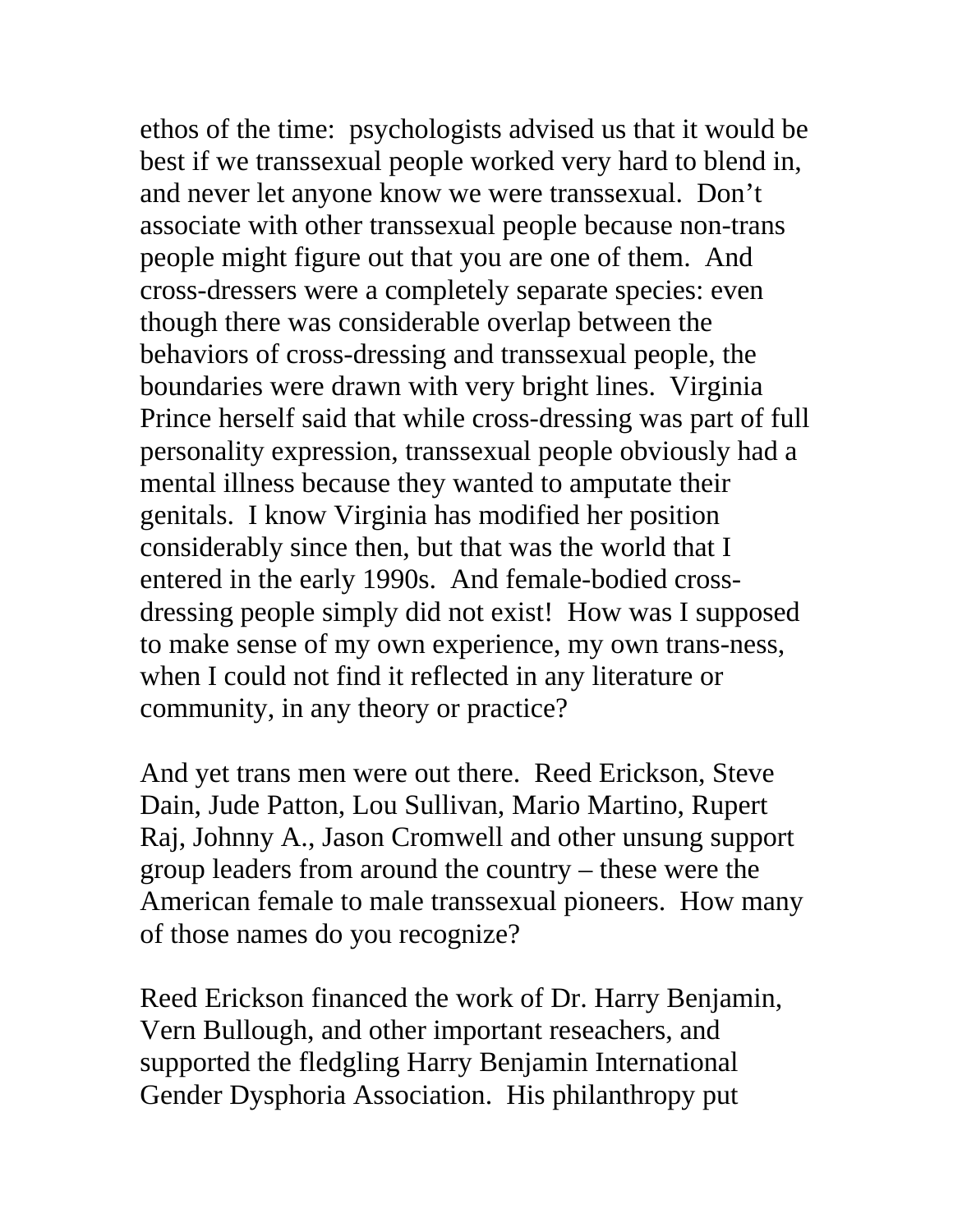transsexualism on the academic and medical professional map. Ultimately a reclusive millionaire, Erickson died in Mexico in 1992.

Mario Martino wrote the first FTM biography published in the U.S. (1977) and ran support groups in New York and Florida. I don't know what's happened to him; he had retired from community before I came on the scene.

My friend Jude Patton ran support groups in southern California and was one of the first FTMs on national television talk shows. He was active in IFGE many years ago. He also worked with Lou Sullivan in San Francisco for a while in the mid-1980s, helping Paul Walker with the Janus Information Society. Jude also joined forces with Joanna Clark, an attorney who was instrumental in establishing administrative and statutory procedures in California for transsexual people to change their driver's licenses and birth certificates, and who later became Sr. Mary Elizabeth, a provider of HIV related support and education services.

Steve Dain, who died last October from breast cancer, was the first really famous FTM in the modern world: in 1975 he was California's Teacher of the Year, and in 1976 he was the pariah of the year because he had transitioned from female to male and was fired from his teaching position, twenty years before Dana Rivers went through the same struggle, but Dana was reinstated as a teacher, while Steve had to start his career over again, even though he won his court battle to retain his credential. Steve Dain, in the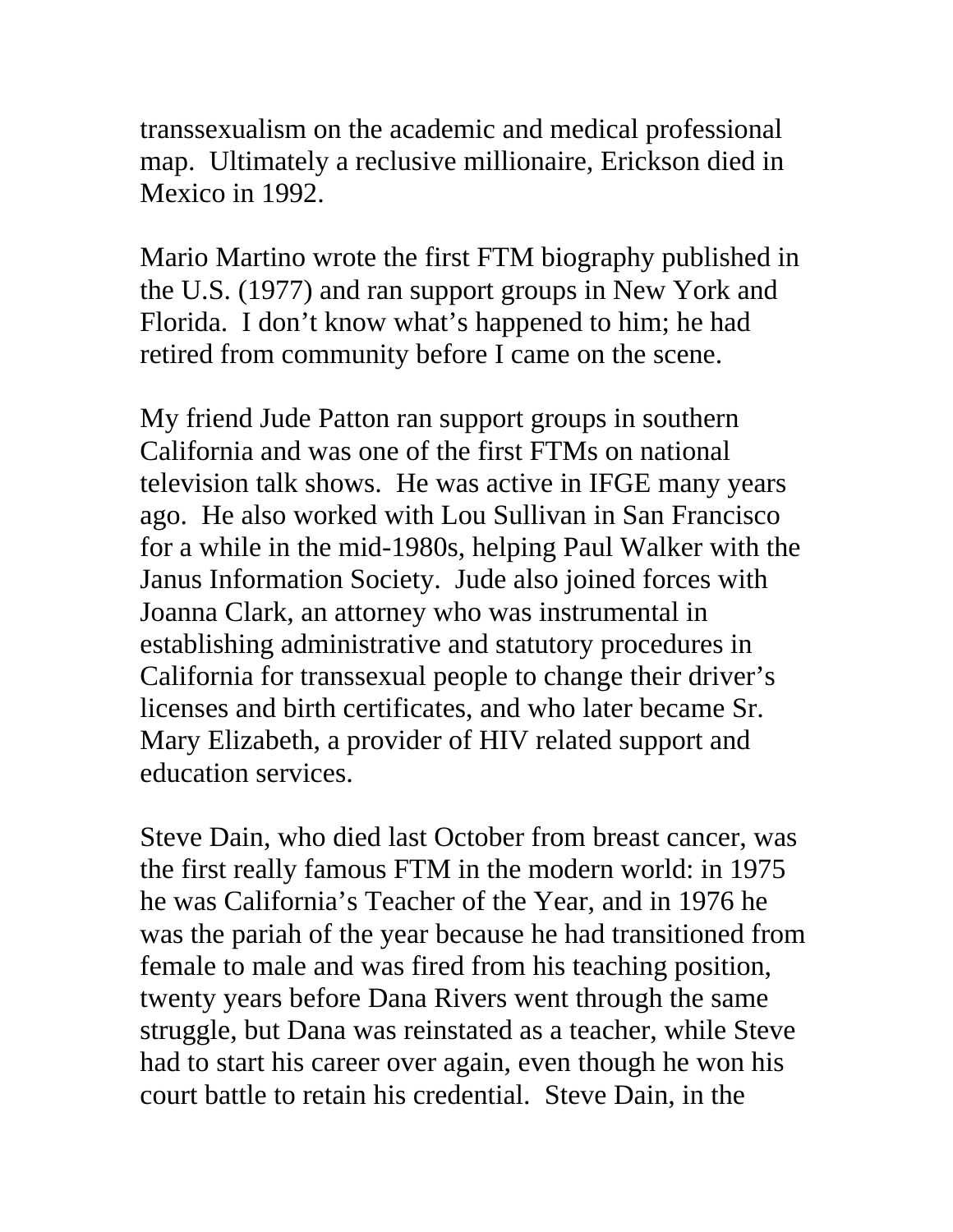1970s and 80s, was my inspiration, and when I finally met him in 1987 he became my mentor, and my friend. The last time I saw him was at my wedding in 2003, 4 years before he died.

Johnny A. passed away just in the last year or two in New York City. He was a support group leader, 1980s newsletter publisher, and a provocative gender-bender.

Rupert (in Toronto), Jason (in Seattle), and Jude (near Bellingham, Washington, far to the north) are still alive, and they have been good friends and important leaders in the FTM community, but it was Lou Sullivan who started the little support group in San Francisco who pointed the way for me to my political destiny. When Lou died of complications of HIV in 1991, he bequeathed me his group, his newsletter, and his vision of a community of transpeople that would help one-another. I knew that if we didn't learn how to reach beyond ourselves, we would never escape the marginal and often damaging lives that transpeople were forced to live. I enlarged that concept of community to mean something beyond transsexual experience. I learned that communities of color have their own trans cultures that are different from those of white people. I learned that working class people experience gender oppression in more violent ways than people in the middle and upper classes. I struggled to make FTM International relevant to the widest possible range of people who were born with female bodies, yet experienced themselves as masculine to varying degrees.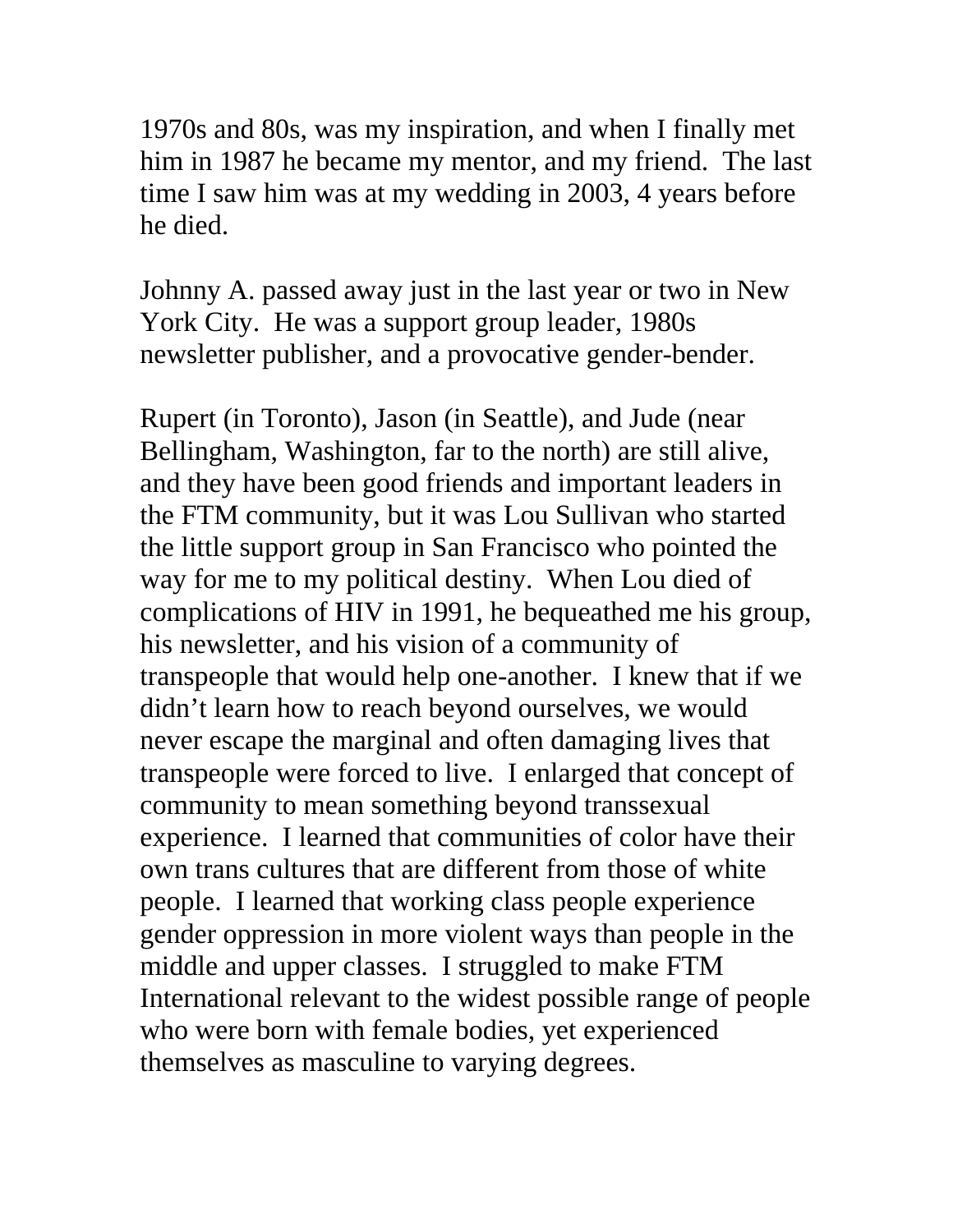I began to write and speak about connections between gender and sex, between gender and oppression, and between gender and self. I took it public, I took it political, and I took it international, because I was frustrated with the status quo in those days. I was angry about the inequities; I was angry about the shame and fear that I saw reflected in the lives of so many trans people, both cross-dressers and transsexual people, and I saw the need to broaden the categories and introduce the term transgender in order to move us forward politically and socially.

This effort has not been without its problems, but it has also been exceedingly rewarding. In 1993 I took my first trip to Europe as a trans man, and I wrote to people who subscribed to the FTM Newsletter from every European country, told them I was coming, and asked if they would like to meet with me. Only a few responded. Only two were willing to meet with me, out of eleven people in 8 different countries. And when I met with them, it was awkward and uncomfortable – they didn't understand why I would want to meet them or speak with them. I explained, over and over again, that I wanted to know how their lives were. I wanted to know what their problems were. I wanted to know how they felt as trans men in their villages, cities, countries. I wanted to know if what we in the United States were struggling with from a social and political perspective was the same in other countries. And in fact, they were.

People were concerned about their relationships with their families, about their employment, about their health care,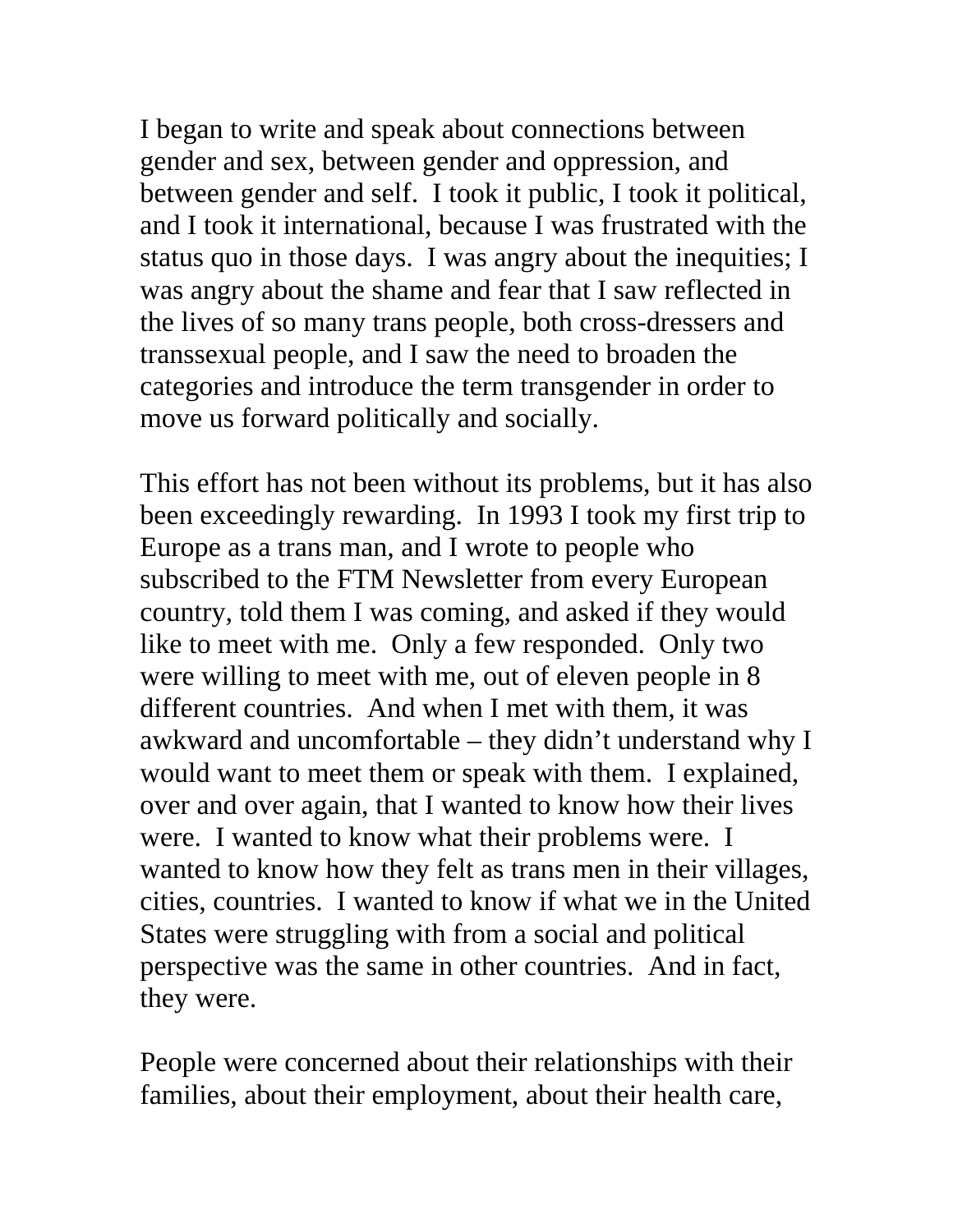about violence against them born of prejudice and fear. People with different religious backgrounds were uniformly concerned about their faith's rejection of them. People used different language to describe their experiences, but nevertheless, those experiences had much in common.

By 1996, I had appeared in at least 4 documentary films, countless newspaper and magazine articles, and television broadcasts around the world, most notably Columbia and Argentina, Israel and Turkey, South Africa and Nigeria. That year I made a trip to Germany, where I was told that the term transgender was meaningless. By 1998, it was in common usage there, and the concepts underlying that terminology had been successfully used to access medical care and social benefits. In 2000, I was able to go to Japan, and in 2001, Australia, and in 2004, Taiwan, where I have seen much the same kind of concern and struggle, regardless of race, cultural norms, religious standards, or medical access.

Trans people everywhere want to be themselves, want to be loved, want to have respect, safety, equality. And trans people everywhere have both problems and successes in achieving their goals. In Denmark, the mythological home of sex changes (courtesy of Christine Jorgensen), I was able to influence the National Hospital Psychiatry Department, where all Danish transsexual people must be treated prior to surgery, to improve their testosterone regimen and recreate their program to be supportive to their clients rather than directive. In Sweden, long thought to be a haven of sexual knowledge, I was able to influence the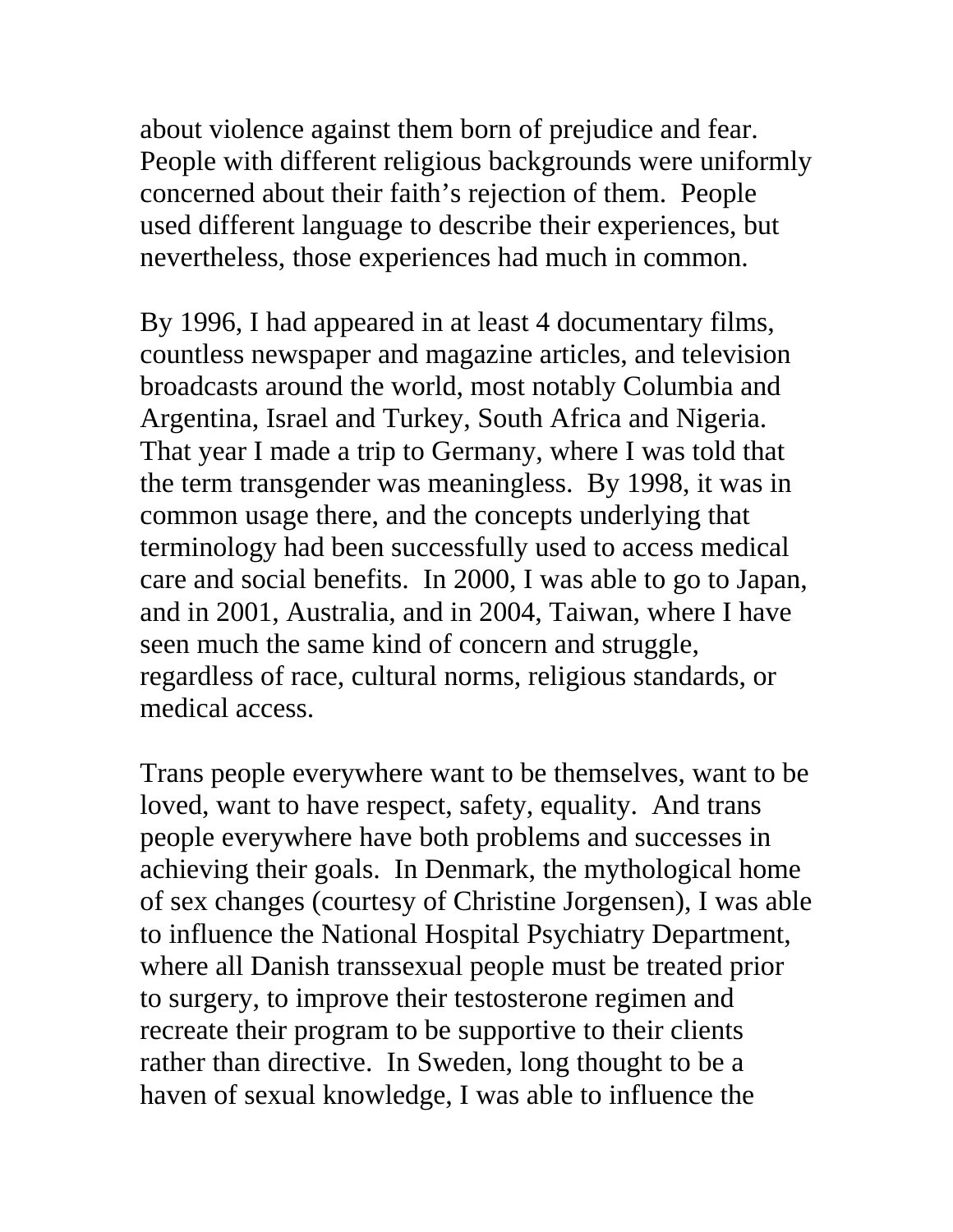surgeons' acceptance of a variety of genital reconstructive techniques, techniques which they had previously denied existed and had obscured from their patients.

I am a middle class, well-educated, white man who was born in a female body. I was able to afford to pay for my surgery because I had a management job in a successful company. Though I had to borrow \$10,000.00 from my mother for my hysterectomy, I was able to play the game hard enough and long enough to get my insurance company to reimburse me for that hysterectomy, even though I was registered with that company as a male and they don't pay for female procedures in males, or vice versa. That's one of the ways transness is penalized in the burearocratic world: we are told we don't fit, so we don't exist.

This phenomenon is very apparent in the current media blitz about the pregnant FTM. Have you all seen this story? It was on Good Morning America this morning, it is breaking in People Magazine, and it will be on Oprah! this afternoon. I believe I would be remiss if I did not discuss Thomas Beatie. Is it Beetie or Batie; I don't know. I'm going to say Baatie. Thomas Beatie is the female-to-male transsexual who had made international news lately for being pregnant. He sold the story to People and Oprah, and he leaked it in a first-person article in the Advocate, a gay community publication. He thought he was the first FTM to be pregnant, the first pregnant man, but he isn't. Many other trans men have given birth from within male bodies, but they did not seek publicity. Matt Rice gave birth in 1999 to a son, with his partner Patrick Califia, another trans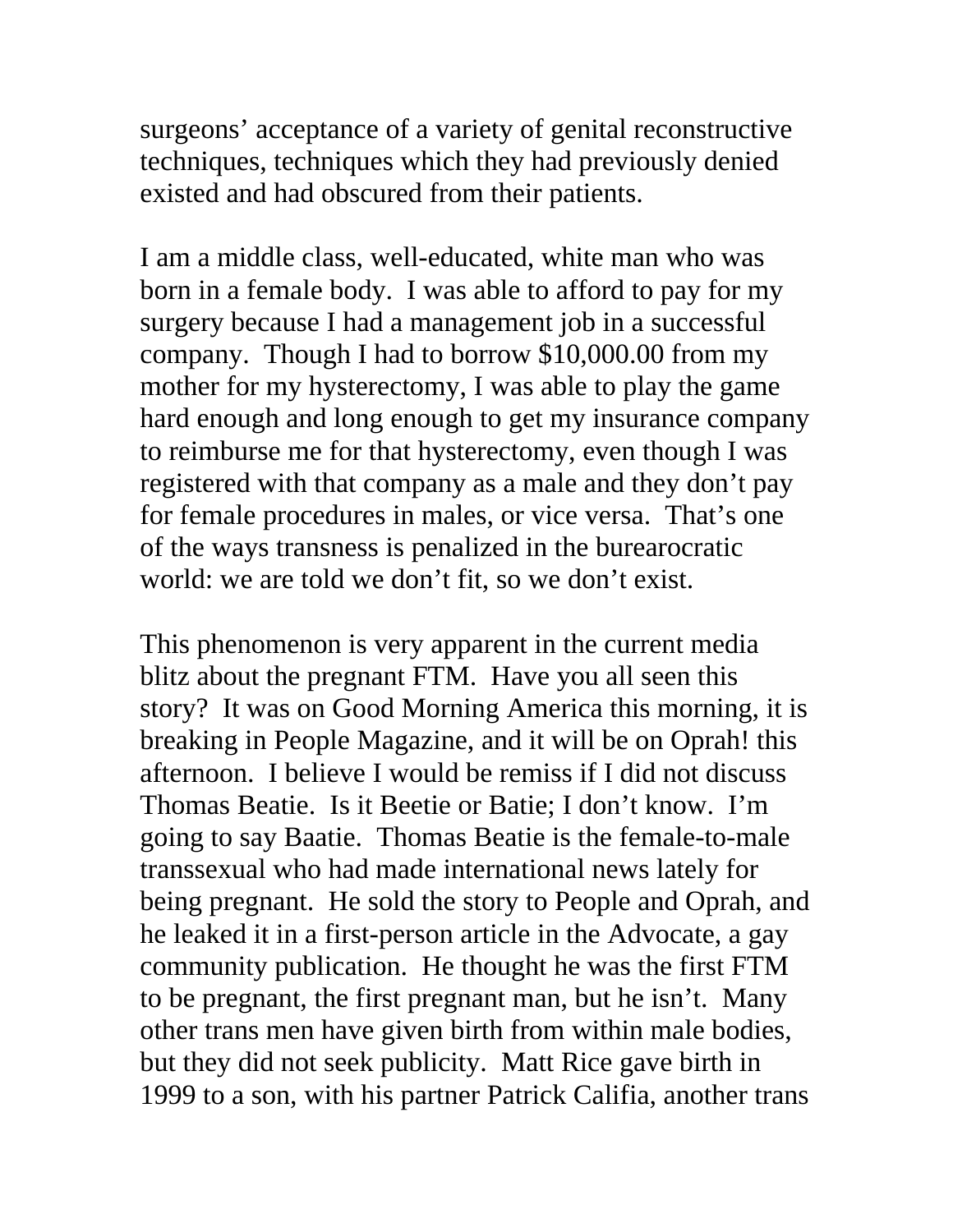man, and they got a fair amount of publicity within the LGBT community, most notably because the act caused controversy among transmen, some of whom even wished the baby dead, but also because Patrick Califia was a previously a famous lesbian author of numerous sexualityrelated books. But Thomas Beatie is like a lot of young trans people today – he is reinventing the wheel. Many young trans people today believe that they have invented gender fluidity, that they are the first to break gender boundaries. I find it rather sad that our young people are so unaware of their history. But it's not just our young people: many of us are unaware of what has gone before. It can be harmful to others when we make pronouncements about our experience that negate or invalidate everything on which our experience is built. As our media and public reach increases, spreading misinformation can have complicated consequences, and typically others have to clean up the mess.

I wish Thomas Beatie had not turned himself over to the media because it may end up being difficult for his child down the road; however, money is tempting for many people, and our society encourages capitalistic opportunism, so I think it is hypocritical to fault him for that while we praise others for the same behavior.

With respect to whether it is "okay" for him to get pregnant/be pregnant/give birth, I say why should our definitions of men and women be so limited that we cannot tolerate a little variety? We have these notions about what men do and what women do, and we've seen many of the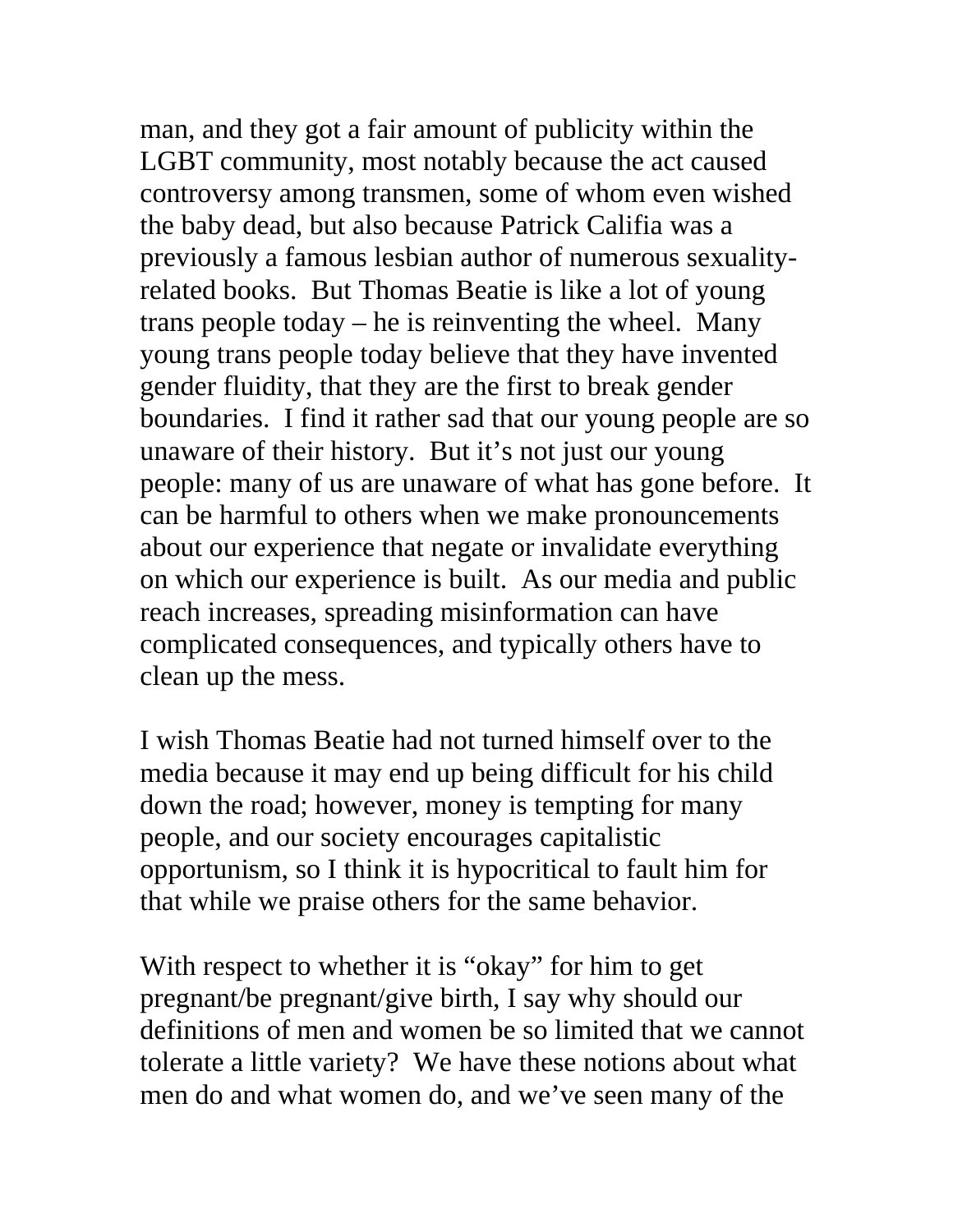limitations on each sex be broken down over the past century; why not this one? It does bring up notions about "real" men, and "real" women, but these concepts are often used to exclude and adversely discriminate against people who do not fit some prescribed mold, and don't serve any constructive purpose. They're damaging, not expanding. They are categories that people have used historically to limit people's self-actualization (particularly that of women and feminine men) and impose a hierarchical social order that is actually oppressive to most people. One has to question who holds the power to create the categories, and why? What benefit do they derive from that power, and what does everyone else lose in such an arrangement? As human beings, we may find comfort in having responsibility removed from our shoulders and taking on the roles and responsibilities assigned to us because we are accustomed to it. But when we challenge ourselves to step outside those boundaries and find that the world is round – not flat – we are enriched for it.

I always wonder why people find a need to criticize others – it seems they do so because it takes attention away from themselves: better to criticize others so that people don't see the faults in us. I don't agree with this practice or the psychology behind it. We all need to be secure in ourselves, to know ourselves, and to have self-esteem; if we do this, others are much less of a threat to us. The fact that Thomas Beatie wants to carry a child and sell his story to the media does not make me less a man. As far as I am concerned, he has the right to do what he wants with his body and to define himself. If we deny him this right, it can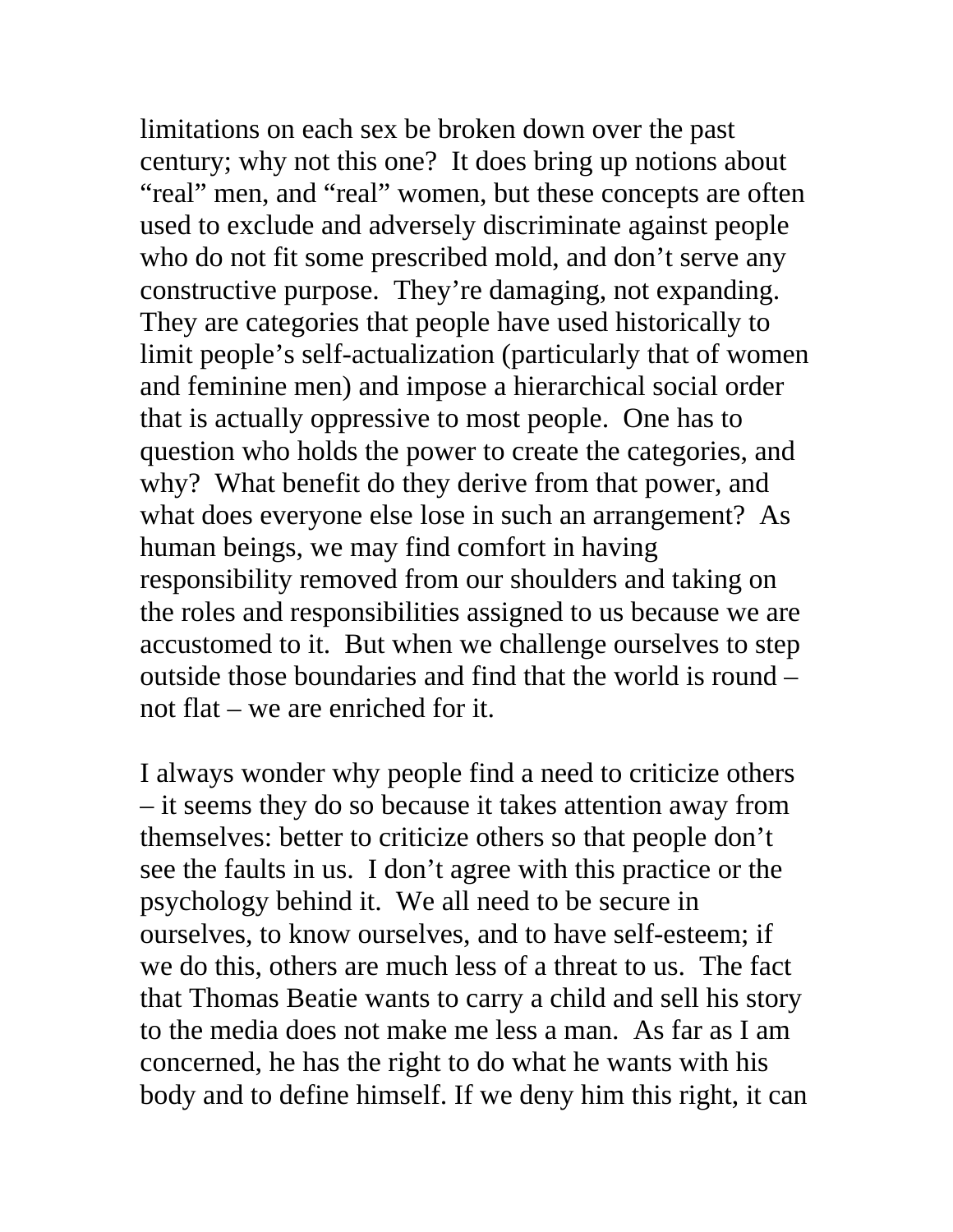also be denied us by others. I won't participate in that paradigm.

Even with respect to the criticism that his child may suffer health problems because of his prior testosterone use, I think it is (again) hypocritical to fault him (and his wife) for doing what they needed to do to have a child. Couples all over the world go to extreme measures to have children, sometimes engaging in tactics that others may find questionable (fertility drugs, surrogate parent arrangements, egg donorship and in-vitro fertilization, etc.). AND couples all over the world have children with health problems, some preventable (fetal alcohol syndrome, certain inheritable diseases), and some completely unexpected. Every time a child is born it is a mystery and a risk – it is opening oneself (the parent/s) to the unknown future that is surprisingly beyond one's control. Society does not (and rightly should not) control who can have children and who cannot. Many people have unplanned pregnancies, and many people are not cut out to be parents, yet we do not take their children from them except in circumstances of extreme harm or extreme prejudice. There is no evidence of harm to the Beatie child, so there is no reason to intervene. We should have learned by now how to avoid extreme prejudice, and we should not exercise it against the Beatie family

There are some legal systems that require trans people to have their reproductive organs removed in order to achieve the legal status of the opposite sex. I postulate that these criteria were established so as not to frighten the horses,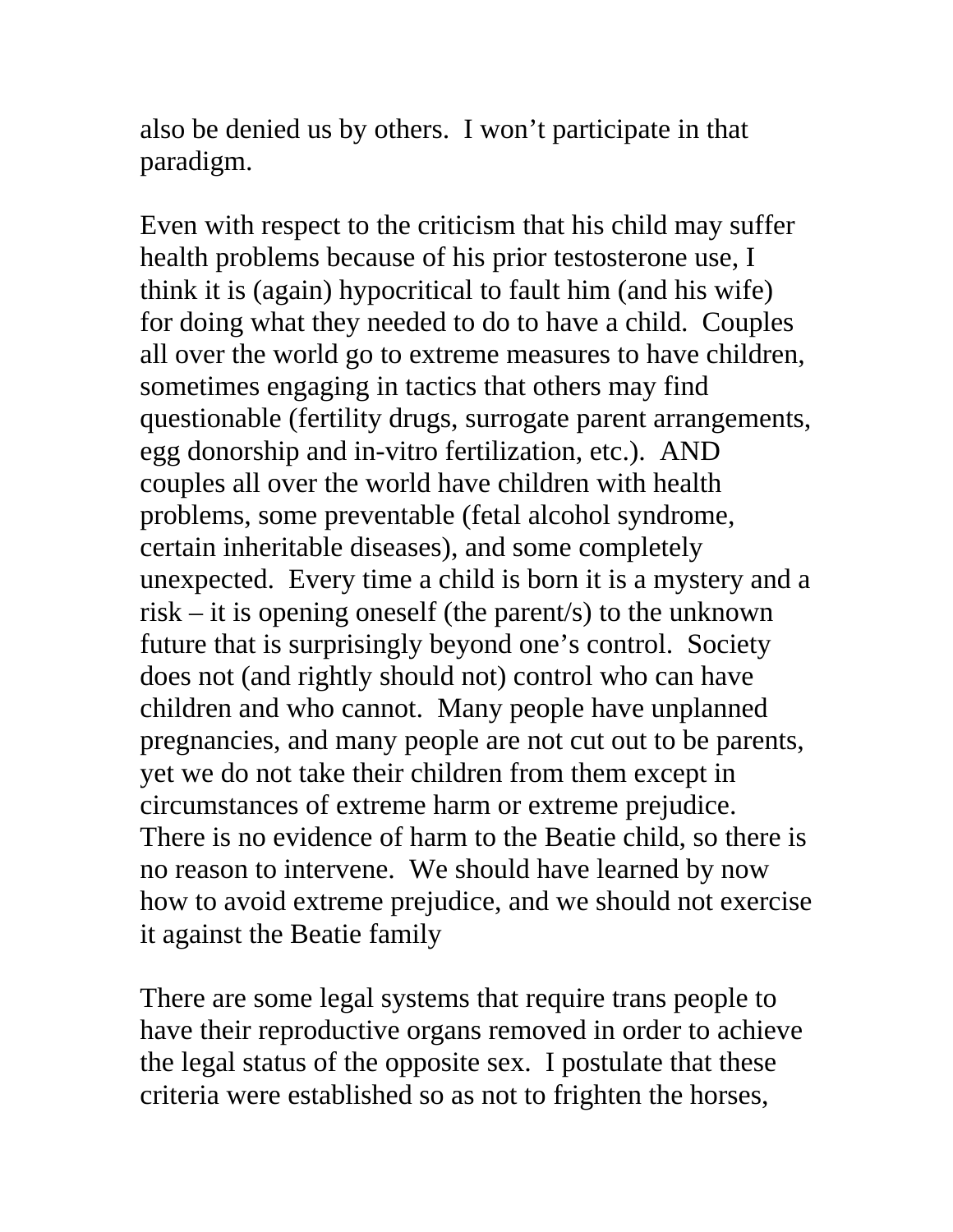that is, to avoid the concept of a pregnant man or a woman impregnating another woman – in other words, to maintain the status quo with respect to social gender roles and behaviors as much as possible. This is fine for people who are gender-normative, but is not fine for everyone. The solutions to social problems that we seek, both as a transgender community and as a wider society, must not constrain individuals from either achieving their full potential or from fulfilling their dreams. Instead, it is institutional oppression that we must constrain.

We must widen the liberties to which we are all entitled, nurture the sense of responsibility that individuals must hold to fully exercise those liberties, and open our eyes to the richness of possibility within human nature. This is our promise as transgender people: that we can rise above the finger-pointing, the joking, the diminishing, the beating, the punishing, the murder of soul and body that others may inflict on us out of fear. We can rise above those comfortable constraints that encourage us to belittle others, to hide behind our own fears, to keep our distance from those with whom we think we disagree, or whom we don't understand because they are not like us.

If we are to move toward greater diversity, we must let go of our fear of others who are different from ourselves. And if we are to create a community that is welcoming, that is supportive, that is capable of working together to ensure that our rights are codified in law in this society of law in which we live, we MUST move toward the inclusion of greater diversity.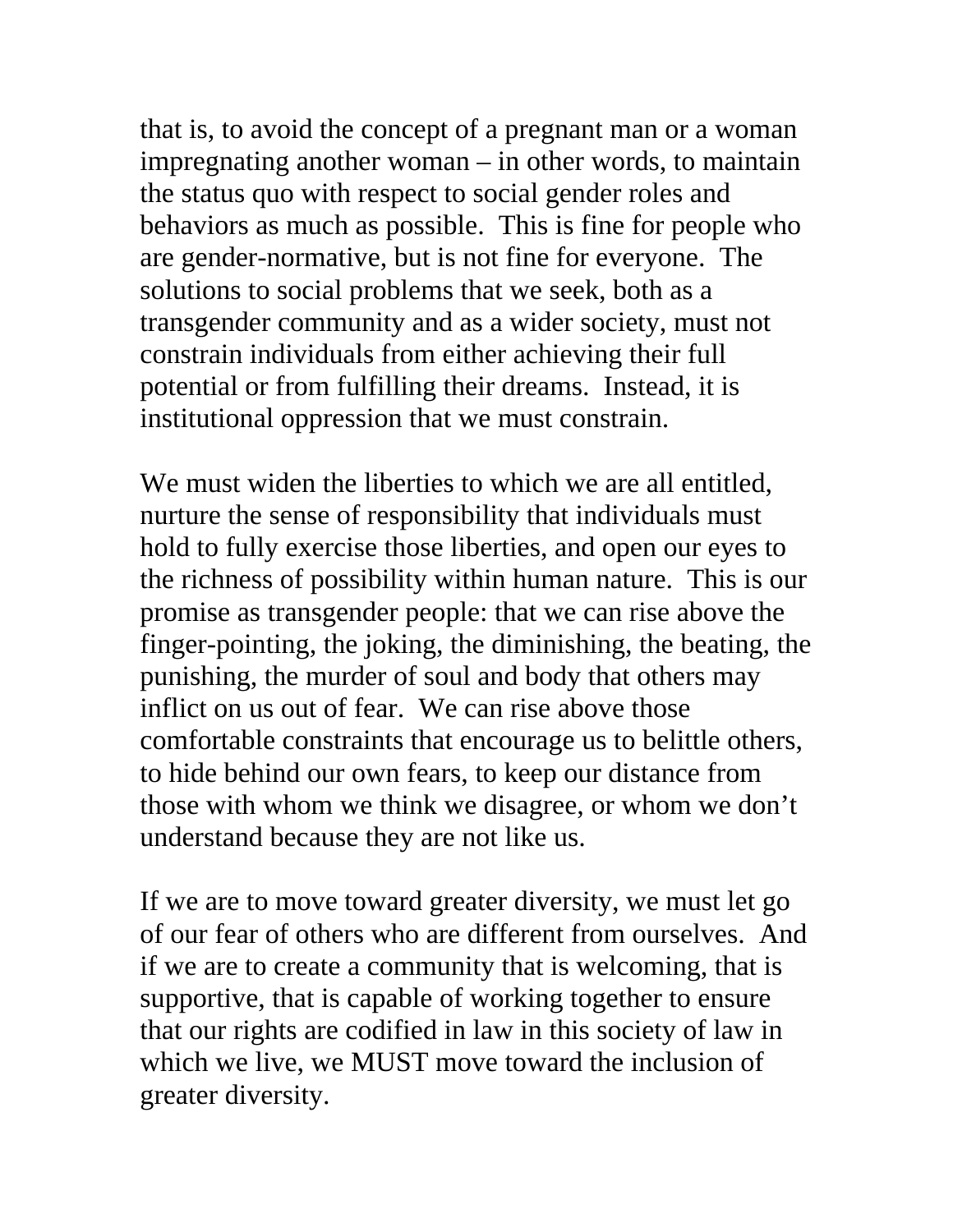We MUST deal constructively with racial issues. We MUST acknowledge class issues and work to rectify the disparities our community experiences. We MUST accommodate trans otherness – transmen need to understand and accept transwomen's experience, and transwomen must come to grips with the existence of trans men without projecting their own ideas of masculinity or femininity on us.

Race, class, gender, sex, privilege, consciousness, responsibility. These are the concepts we must address, rectify, and master if we are to show the rest of the world the gifts that we bring. As we move toward a greater diversity, I ask you to cultivate a consciousness of a world in which people enjoy equal respect, equal access to the benefits of society. I ask you to think and concentrate and cultivate a consciousness about the way you value human beings, including yourself. I am asking you to take responsibility for creating the greater diversity we MUST incorporate if we are to succeed in the political arena, in the social arena. My vision of the transgender movement is that we call for respect for ALL people based on our humanity, independent of gender expression, economic worth, sexual orientation, race, class, age, ability, religion, national organization, or taste in wardrobe. There is not one way to be transgender.

I am asking that you give up your fear of other people's identities and beliefs. I ask that you be willing to allow other people to be different from you and still be worthy of